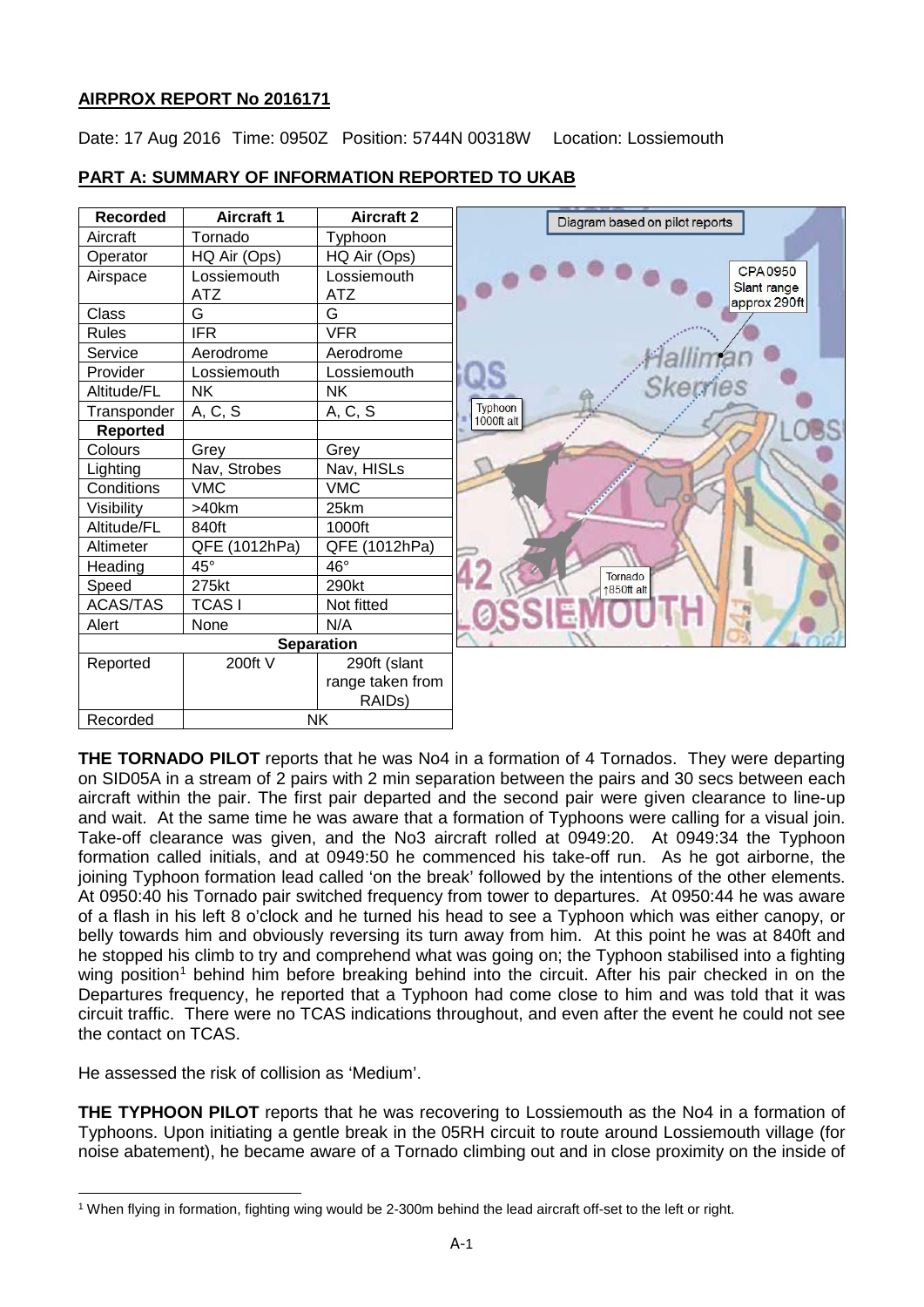his turn. Assessment at the time was a separation of 300ft, with the Tornado behind and below. He immediately reversed the turn and climbed, rolling out to establish positive separation and then climbed to break into the circuit over the Tornado, whilst remaining visual. A more detailed description with timings taken from Rangeless Airborne Information Distribution System (RAIDS) follows: The formation had changed to Lossiemouth Tower at 11,000ft and were passing 10,000ft when the second Tornado pair were told to line-up and wait. The Typhoon formation was at 5000ft, 8nm from Lossiemouth, very wide downwind and positioning for initial when the Tornados were given clearance to take-off. At this point, although aware of the departing traffic, he believed that they would be well clear by the time the Typhoons reached the circuit. When the formation lead called initials, ATC responded with 'Roger', which backed up his assumption that the departing traffic was clear. Additionally an earlier flight of Tornados that they were unaware of were airborne and showing on the MIDS PPLIs [datalink system], clear of the circuit. His aircraft radar was in PASSIVE mode due to the proximity of the other members of the formation. There was limited opportunity for him to look for the Tornados due to being No4 of the formation in echelon for the run and break. The first 3 Typhoons broke starting from the runway threshold, but the No4 maintained straight-and-level at 300kts, slowly decelerating to 290kts over the deadside at 1000ft to avoid overflying Lossiemouth village. He cleared his flightpath right 2 to 3 o'clock before turning, but did not look back 4 to 5 o'clock (where the Tornado now was) until initiating the roll. The Tornados called switching frequency, a few seconds later he initiated the roll to the right (slant range on RAIDS was 500ft); 2 seconds later he reversed the turn and climbed (slant range was 410ft); 3 seconds later the pilot rolled out and checked separation (slant range 345ft). CPA occurred once the Typhoon pilot was visual and separating laterally and had started the climb with slant range at 290ft.

He assessed the risk of collision as 'Medium'.

**THE LOSSIEMOUTH AERODROME CONTROLLER** reports that the Tornado formation taxied, and when approaching the RW05 hold, the lead stated that the 4-ship would depart as two separate pairs, 2 minutes apart. This was acknowledged and squawks were passed, followed by a take-off clearance for the first pair. Moments later a formation of 4 Typhoons called to join the visual circuit. They were approximately 15nm SE of the airfield, and the joining clearance was given with circuit state clear. A few seconds later the Tornados were seen to be rolling on their respective streamed departure and the second pair called 'ready for departure'. They were told to hold, which they read back, then were given their respective squawks and frequencies for Hotspur. Once the first pair of Tornados were safely rolling and clear of the RW05 threshold, the second pair were given 'line-up and wait' which was read back correctly. By use of the ATM, he waited until there would be standard lateral IFR separation between the two pairs of Tornados and then gave the second Tornado pair take-off clearance and they commenced their streamed take-off runs. At the moment the take-off clearance was given, he could see on the ATM that the Typhoons were 7nm SW of the airfield and a few seconds later they called at the Initial point. The controller replied 'circuit clear' believing that the Typhoons would have situational awareness of the Tornados on the runway, having heard the 'lineup and wait' and take-off calls. Shortly afterwards the first Tornado started rolling, simultaneously the Typhoons broke into the visual circuit, albeit slightly off-set to the dead-side. The first three Typhoons seemed to break into the visual circuit between the RW05 threshold and Lossiemouth village, whilst it appeared that the 4<sup>th</sup> had opted to extend and break into the circuit after the village, possibly due to noise abatement; however, the controller didn't notice this at the time because he was concentrating on the first three. The Tornados then called switching to the Departures frequency and the Typhoons passed their respective intentions to low approach, land, low approach, and land.

He perceived the severity of the incident as 'Low'.

**THE LOSSIEMOUTH SUPERVISOR** reports that on reporting for duty that morning he was confronted with an issue about the serviceability of the main runway; a 'bubbling' effect had occurred overnight along a large portion of the edge of the runway. He went out to personally inspect it and assessed it as fit for Ops. He returned to the tower and fully briefed those concerned and implemented 2 hour runway inspections. The Typhoons were the first station-based aircraft to get airborne and, on their recovery, he ordered a runway inspection to determine if there had been any change. He was positioned in the ACR initially monitoring their recovery and the Tornados' departure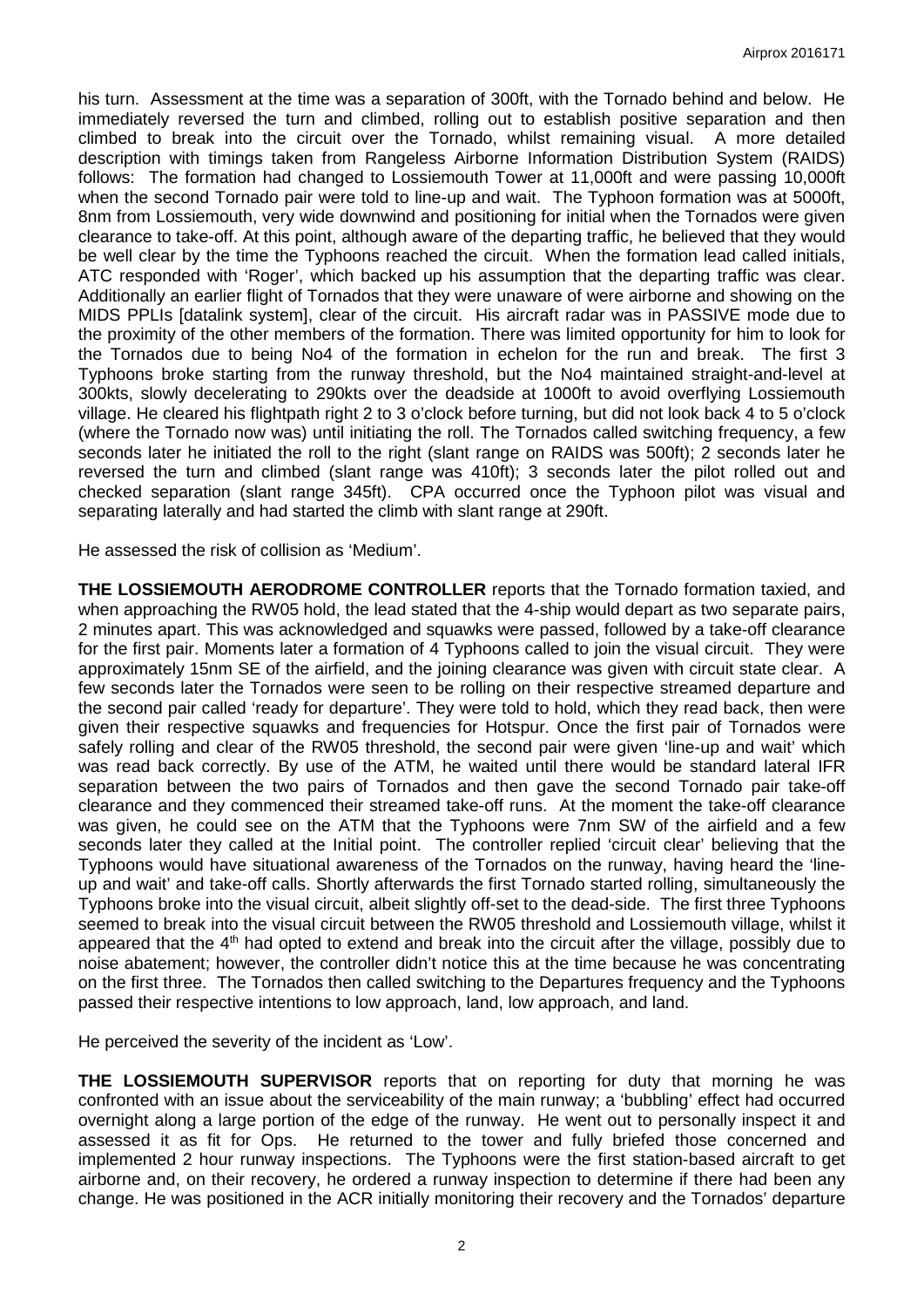because there was a trainee in Departures. Shortly after the Typhoons called switching the Tower frequency he made his way up to the VCR. When he got there they had already been given clearance to join the circuit and the Tornados were at the hold. At this stage his priority was the state of the runway so he asked the VCR assistant for a report from the runway inspector. He listened on the airfield vehicle frequency to hear the response, which came back as no change, so he now switched to listening to the tower frequency. By this time the Typhoons had passed through initials and were beginning to break, he saw the first of the Tornados depart and so turned to watch the first of the Typhoons, who were now late downwind. Once all the aircraft had landed he made his way back to the ACR, where the Departures controller told him that one of the Tornado pilots had reported a Typhoon getting close behind him on climb-out. Nothing had been reported by the Typhoon pilot, so he assumed the pilot was visual with the Tornado and content with his spacing. He subsequently spoke to both pilots on the telephone and established that they were submitting DASORs.

#### **Factual Background**

The weather at Lossiemouth was recorded as follows:

METAR EGQS 170950Z 08007KT 9999 FEW013 18/13 Q1014 BLU NOSIG=

Portions of the tape transcript between Lossiemouth Tower, the Tornados and the Typhoons are below:

| From                 | To                       | <b>Narrative</b>                                                                        | <b>Time</b> |
|----------------------|--------------------------|-----------------------------------------------------------------------------------------|-------------|
| Tornado 3/4          | <b>ADC</b>               | Tower, {Tornado 3/4 c/s} ready for departure in turn                                    | 09:45.43    |
| <b>ADC</b>           | Tornado3/4               | {Tornado 3/4 c/s} Lossie tower hold, and I've got your Hotspur                          | 09:45.48    |
|                      |                          | details when ready                                                                      |             |
| Tornado 3/4          | <b>ADC</b>               | Hold and go for {Tornado 3/4 c/s}                                                       | 09:45.50    |
| <b>ADC</b>           | Tornado 3/4              | {Tornado 3/4 c/s}squawk 5113 and 14. Tad is 035 and backup<br>is 125.                   | 09:45.54    |
| Tornado 3/4          | <b>ADC</b>               | 5113 ripple. 035 125 {Tornado 3/4 c/s}                                                  | 09:46.03    |
| Typhoon<br>formation | <b>ADC</b>               | Tower, good morning, {Typhoon c/s} join                                                 | 09:47.11    |
| <b>ADC</b>           | Typhoon                  | {Typhoon c/s} Lossie tower join runway 05RH QFE 1012,                                   | 09:47.15    |
|                      | formation                | circuit clear                                                                           |             |
| Typhoon              | <b>ADC</b>               | 05RH, 1012 {Typhoon c/s}                                                                | 09:47.21    |
| formation            |                          |                                                                                         |             |
| <b>ADC</b>           | Tornado 3/4              | {Tornado 3/4 c/s} line up and wait                                                      | 09:47.25    |
| Tornado 3/4          | <b>ADC</b>               | Line up and wait {Tornado 3/4 c/s}                                                      | 09:47.28    |
| Tornado 1/2          | <b>ADC</b>               | {Tornado 1/2 c/s} airborne stud 3                                                       | 09:47.48    |
| <b>ADC</b>           | Tornado $\overline{1/2}$ | {Tornado 1/2 c/s}                                                                       | 09:47.49    |
| <b>ADC</b>           | Tornado 3/4              | {Tornado 3/4 c/s} clear for takeoff wind 080 8                                          | 09:48.36    |
| Tornado 3/4          | <b>ADC</b>               | Takeoff {Tornado 3/4 c/s}                                                               | 09:48.41    |
| Typhoon<br>formation | <b>ADC</b>               | {Typhoon c/s} initials                                                                  | 09:49.34    |
| <b>ADC</b>           | Typhoon<br>formation     | {Typhoon c/s} roger                                                                     | 09:49.35    |
|                      | <b>ADC</b>               |                                                                                         | 09:50.17    |
| Typhoon<br>formation |                          | {Typhoon c/s} on the break 1 low approach, 2 to land, 3 low<br>approach, 4 low approach |             |
| Tornado 3/4          | <b>ADC</b>               | {Tornado 3/4 c/s} stud 3                                                                | 09:50.32    |
|                      |                          |                                                                                         |             |
| <b>ADC</b>           | Tornado 3/4              | {Tornado 3/4 c/s} roger, break, {Typhoon c/s} roger, wind<br>080/9                      | 09:50.33    |

The radar replay shows the Typhoons approaching the airfield and the Tornados departing; however, the radar coverage is such that the aircraft do not show on radar at the point of confliction.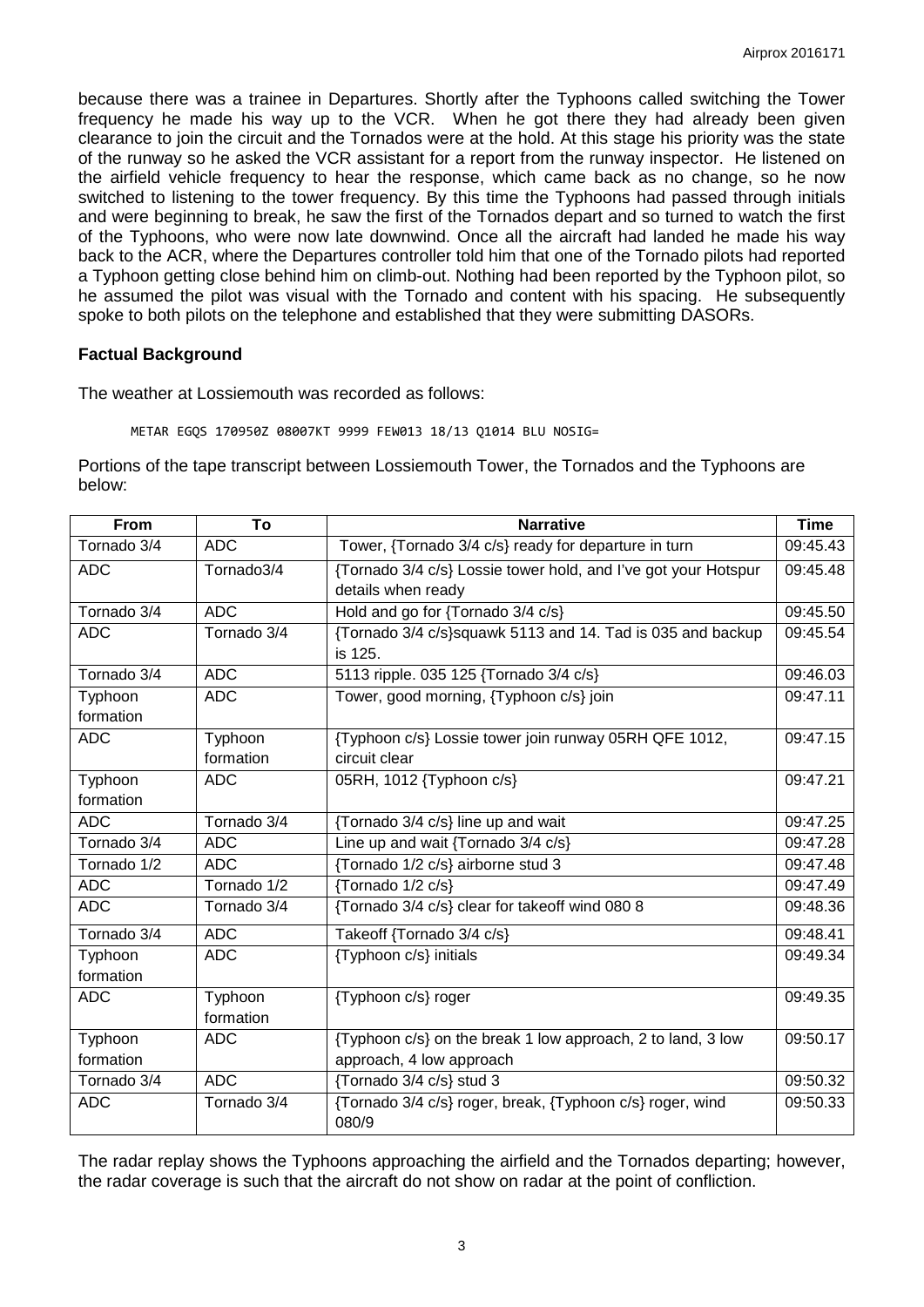### **Analysis and Investigation**

## **Military ATM**

The incident involved Typhoon No4, who was the final aircraft in a 4 ship joining via initials, initiating his break, and Tornado No4, on departure. The Typhoon, in extending upwind on the deadside to adhere to noise abatement procedures and then initiating his break, came into conflict with the Tornado climbing out after take-off, reducing separation to 286ft.

Investigation of the circuit direction for RW05 revealed that historically it had been a left-hand circuit but, due to the introduction of Typhoon and efforts for standardisation of circuit patterns at Lossiemouth, the direction was changed to a right-hand circuit. This change introduced the noise abatement requirement over Lossiemouth town. During a 4 aircraft break, it is not possible for all aircraft to break before the town and so the aircraft that extend for noise abatement over Lossiemouth town are required to break further upwind and across the climb out lane. The OSI identified that extending upwind on the deadside before initiating his break was the cause of the incident; work is on-going to review circuit patterns at RAF Lossiemouth.

Whilst an Aerodrome Controller (ADC) is required to pass information concerning circuit traffic, the provision of further information is at the discretion of the controller; Regulatory Articles and higher level documents offer a degree of latitude that allows controllers to pass any further information that they deem relevant, at any point in time and at any particular stage of flight. The Occurrence Safety Investigation (OSI) team was unable to find a definition of "circuit traffic"; all those controllers consulted as part of the routine and substitution tests stated that they did not consider aircraft on the runway for departure to be "circuit traffic"; however, all controllers consulted, including BM STANEVAL staff, stated that they would call aircraft on the runway for departure to aircraft joining through Initials, in reply to the "initials" call, if they considered it to be relevant, iaw CAP413. Some also stated that they would call the departing traffic in all cases. Whilst not mandated in any publications, those consulted considered this to have formed part of their initial and continuing ATC trg; the OSI Team viewed current ATC training documents and found them to be consistent with these beliefs. RA3261 - Aerodrome Service states that an Aerodrome Service should provide "Specific Traffic Information appropriate to the stage of flight and risk of collision". It also enables units to produce orders to "detail local procedures for the integration of Air systems (AS) in the vicinity of the Aerodrome".

The OSI describes the situational awareness of the Typhoon pilot as they joined the circuit and how their mental picture was that the pair of Tornados that they had seen departing were those they heard on frequency. Without being able to ascertain why the Typhoon pilot's situational awareness remained as such whilst further calls were made from the controller to Tornado 3/4 (including a take-off clearance), it is difficult to take the investigation to suitable depth without making assumptions. Not knowing if the controller's transmissions were heard or assimilated by the Typhoon pilot is a key part of this.

A significant amount of work was conducted by the OSI team into the causal factors and produced 5 recommendations for the Occurrence Review Group (ORG). The prime recommendation from the ORG for ATC was to 'establish a RAF Lossiemouth ATC local order mandating that the ADC call all traffic on the runway for departure to aircraft calling at Initial'. BM Safety consider this to be an excellent recommendation; however, if this information is not heard or assimilated by the joining pilot, then with similar circumstances there is potential for this to happen again.

Lookout from the Typhoon pilot and the subsequent avoiding action were effective in preventing a collision; however safe separation was greatly reduced. TCAS was an ineffective barrier as it failed to operate against the Typhoon.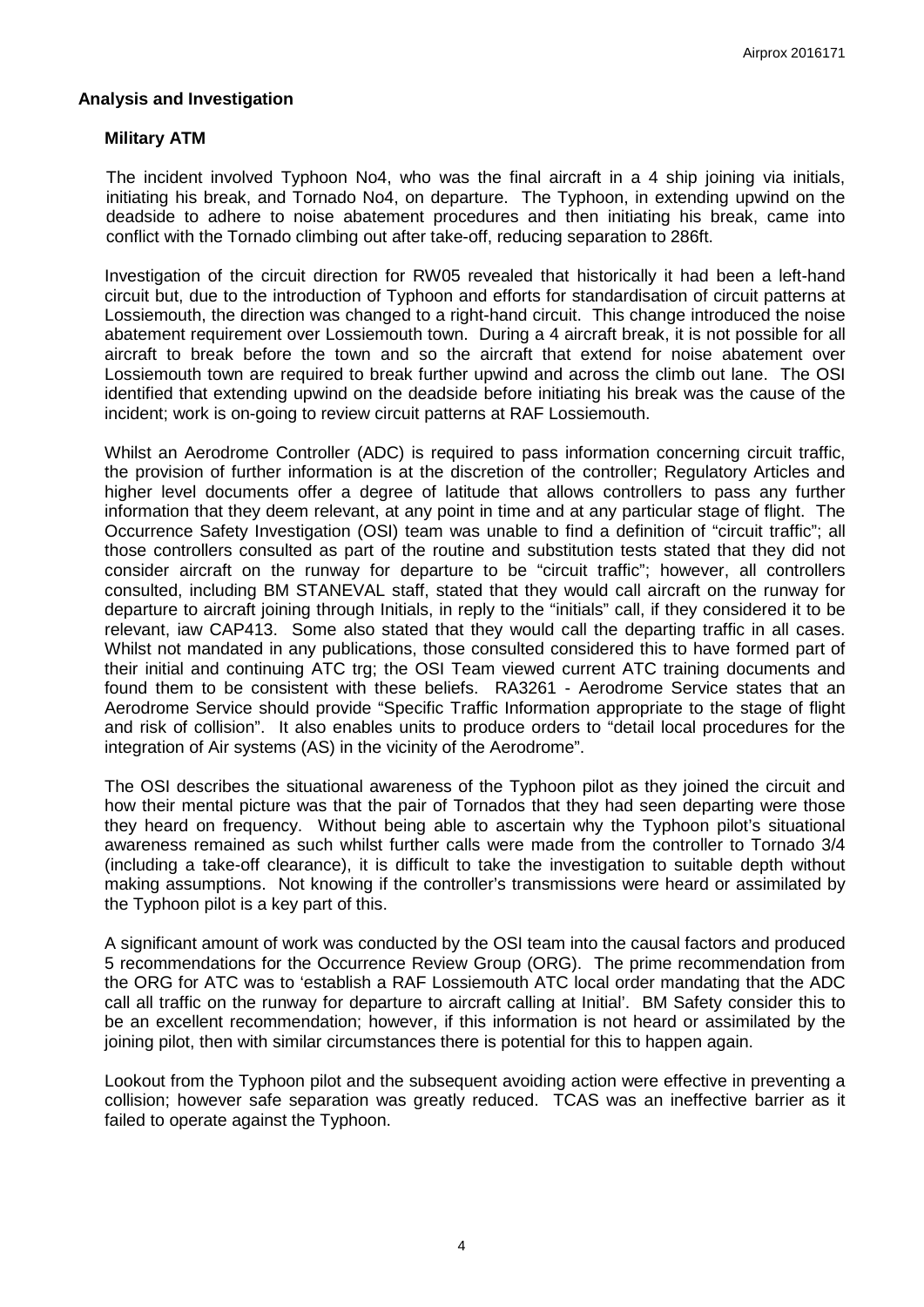## **UKAB Secretariat**

The Tornado and Typhoon pilots shared an equal responsibility for collision avoidance and not to operate in such proximity to other aircraft as to create a collision hazard<sup>[2](#page-4-0)</sup>. An aircraft operated on or in the vicinity of an aerodrome shall conform with or avoid the pattern of traffic formed by other aircraft in operation<sup>[3](#page-4-1)</sup>.

#### **Occurrence Investigation**

RAF Lossiemouth conducted a thorough and detailed OSI and identified a number of observations and recommendations. The OSI established that the situational awareness of the Typhoon pilot was that the Tornados had already departed the circuit, this was also the opinion of the rest of the Typhoon formation. RAIDs indicated that the Typhoon passed the Tornado with a lateral separation of 2-300ft and it was likely that the Typhoon's fuselage and foreplane was obscuring the pilot's view of the Tornado.

The OSI also looked at why the Tornado's TCAS did not alert. Noting that the aircraft got airborne at 0950:20, the TCAS documentation states that there is a warm-up period of 10 seconds prior to any information being given. Therefore TCAS should have been available from 0950:30, with audio traffic advisory warning available from 0950:35 once the Tornado had passed 500ft, this was approximately 6 seconds before the Typhoon commenced his break. However, anecdotal evidence from Tornado GR aircrew revealed a variation in TCAS warm-up times across the fleet and was thought to be a possible explanation as to the lack of TCAS indications.

## **Comments**

## **HQ Air Command**

This incident was the subject of a thorough safety investigation at the unit. A number of barriers were either breached or weakened which all contributed in some way to the 2 aircraft coming into proximity. Historically, the visual circuit at RAF Lossiemouth was a left-hand circuit – this was changed to a right-hand circuit for noise abatement reasons but the second-order effects of this are that it is not possible for all the aircraft in a recovering 4-ship to break prior to the southern extent of Lossiemouth town, forcing at least one aircraft to delay the break to avoid overflight of the built up area. This places that aircraft in direct conflict with departing traffic.

It cannot be absolutely ascertained whether or not the Typhoon was squawking but, given that a valid transponder return was detected until approximately 1 minute prior to CPA and that a 4-ship echelon recovery demands a high degree of attention from the pilot, it is considered extremely unlikely that that pilot changed his transponder settings. The warm-up period for TCAS appears to be variable, so that may well explain why there was no alert to the Tornado crew of the Typhoon's presence. A number of recommendations have already been made and enacted, including a reversion of the circuit direction on RW05 to left-hand and a more descriptive 'warnout' procedure stating departure intentions in detail.

This incident shows, once again, that clearance of own flight path is an essential barrier to MAC and this is what ultimately saved the day.

#### **Summary**

l

An Airprox was reported when a Tornado and a Typhoon flew into proximity at 0950 on Wednesday 17<sup>th</sup> August 2016. Both pilots were operating under VFR in VMC, and both were in receipt of an Aerodrome Service from Lossiemouth ADC.

<span id="page-4-0"></span><sup>2</sup> SERA.3205 Proximity.

<span id="page-4-1"></span><sup>&</sup>lt;sup>3</sup> SERA.3225 Operation on and in the Vicinity of an Aerodrome.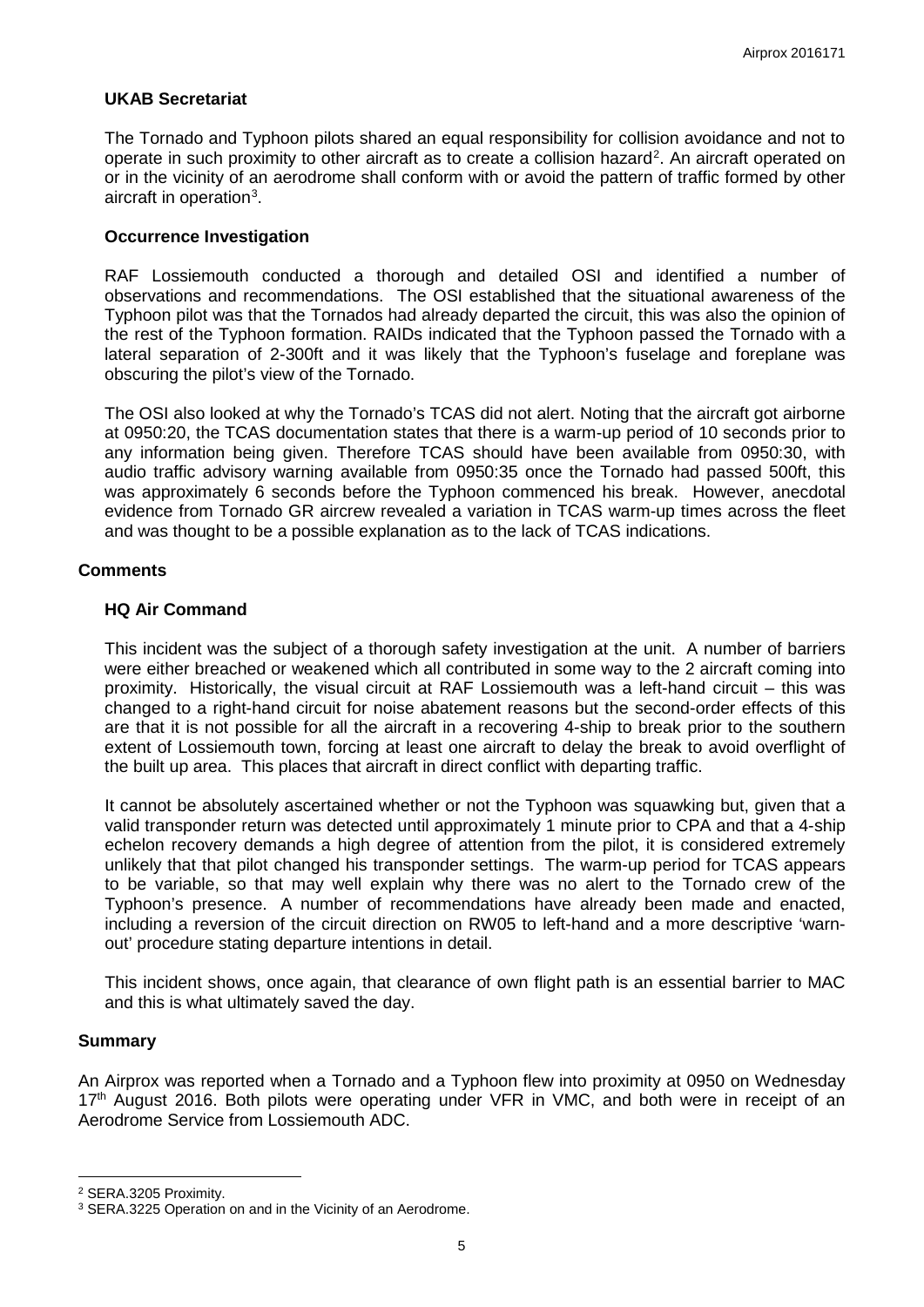## **PART B: SUMMARY OF THE BOARD'S DISCUSSIONS**

Information available consisted of reports from the pilots of both aircraft, transcripts of the relevant RT frequencies, radar photographs/video recordings, reports from the air traffic controllers involved and reports from the appropriate ATC and operating authorities.

The Board first discussed the actions of the Tornado pilot. They quickly agreed that there was very little that he could or should have done differently in the circumstances; essentially, he would have assumed that the Typhoons knew he was there from his RT calls, and would not have expected one to break beside him. The Board were mystified also as to why his TCAS had not worked in this instance, but thought that the conclusions of the OSI report were probably correct, the TCAS had simply not warmed up in time. Some members with Tornado experience also opined that the crew would have had a fairly high cockpit workload at this time in getting airborne, changing frequency and sequencing their route with their lead aircraft, and so even if TCAS had given a visual alert, they may not have seen it anyway.

Turning to the actions of the Typhoon pilot. The Board reflected on why the Typhoon formation, and the No4 pilot specifically, had not realised that the Tornados were on the runway for departure as they broke into the circuit. Fundamentally, it was for the Typhoons to integrate with the departing Tornado traffic and the Typhoon leader was responsible for positioning his formation for the break accordingly. Acknowledging that the controller had not passed traffic information on the Tornados in any of joining calls, members thought that nevertheless it should have been apparent from their RT calls that the Tornados were on the runway and departing. That being said, the Typhoon pilots could not have known that the Tornado pair was conducting a stream 30sec departure because that was not readily apparent from the radio calls. The Board also noted that the controller had reported to the Typhoon formation on their initial call that the circuit was clear; given that the 2 Tornado pairs were in the process of conducting their stream departure at this point, many members commented that this would have been pertinent information to relay to the Typhoons so that they could plan their recovery and break. In the absence of any further information to the Typhoon formation at the 'initials' call (when the Tornado rear pair were now actually occupying the active runway) the Board thought it entirely understandable that the No4 Typhoon pilot might not have known that the Tornado pair would be departing in 30sec stream rather than as a single unit, and that there was therefore a likely confliction as he extended around Lossiemouth village at 1000ft through the departures lane. Notwithstanding, the Board recognised that it was for the Typhoon No4 pilot to ensure that he integrated with other aircraft in the circuit area, and that this required him to clear his own flight path visually before he manoeuvred for the break.

The Board then looked at the actions of the aerodrome controller, although the OSI found that in a substitution test many other controllers at Lossiemouth would also not have given Traffic Information of an aircraft on the runway for departure to joining aircraft, controller members were unanimous that it should have been called. Pilot members were completely astonished that there was not a standard procedure that aircraft occupying the runway should be called to joining formations at their initials call. ATC advisors noted that although CAP 413 identifies the circumstances in which circuit information should be passed, it is generic in nature, and controller members were adamant that every example of phraseology could not be written down - controllers were expected to use their judgement as to what was pertinent information. Nevertheless, the controller members were in agreement that an aircraft occupying the runway and cleared for take-off was pertinent information that should have been passed to aircraft joining through initials. Members wondered whether this was a specific training problem at RAF Lossiemouth in that controllers were not being taught to do this. In this respect, the Board noted that the requirement to pass Traffic Information in these circumstances had now been added to local orders.

In looking at the mid-air collision barriers pertinent to this incident, the Board assessed that the following were key contributory factors: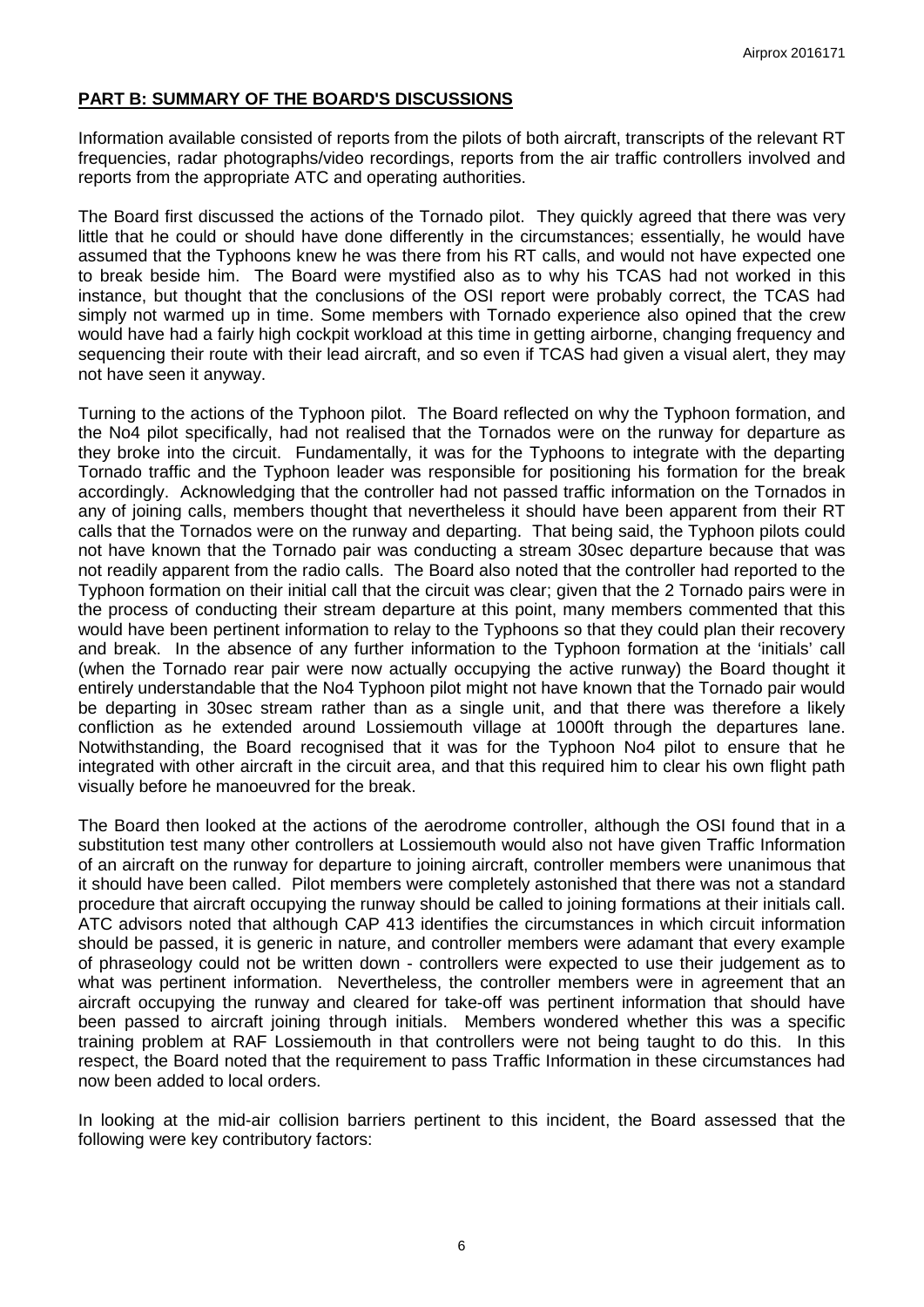- **Airspace Design and Procedures** were **ineffective** because the circuit direction at Lossiemouth required extended breaks to be conducted for larger formations, which introduced a conflict with aircraft departing.
- **ATC conflict and detection** was not effective because the controller did not pass Traffic Information on the Tornado departure details to the Typhoons.
- **Flight Crew Compliance with ATC Instructions** was only **partially effective**, because ATC had not given specific Traffic Information and so instructions and/or procedures pertinent to the scenario were only partially available or were generic only.
- **Flight Crew Situational Awareness** was **ineffective** because the Typhoon No4 pilot did not know the Tornado No4 was getting airborne and departing into conflict.
- **TCAS** was **ineffective**, probably due to the Tornado system's warm-up time.
- **See and Avoid** was **partially effective**; the Typhoon pilot saw the Tornado and managed to take avoiding action, albeit late.

In determining the cause of the incident, the Board agreed that, ultimately, the Typhoon pilot had not integrated effectively with the Tornado. Contributory factors were that an extended break point had been required to avoid the Lossiemouth village, and that ATC did not inform the Typhoons about the departing Tornados on the runway. Turning to the risk, the Board noted the dynamic nature of the incident, the reducing slant range between the 2 aircraft up to CPA, and the very late sighting and manoeuvre by the Typhoon pilot. Taking all these into account, the risk was assessed as Category B, safety margins had been much reduced below the norm.

The Board were informed that the circuit pattern for RW05 was previously left-hand but had been changed with the introduction of the Typhoon to right-hand for noise abatement – this had introduced the need to extend the break for larger formations which, in this case, meant that the No4 did not have the space to break into the circuit before Lossiemouth village. The Board were heartened to hear from the military members that the circuit direction had now reverted again to a left-hand circuit so that extended breaks crossing the departures lane at the same height should be less likely.

#### **PART C: ASSESSMENT OF CAUSE AND RISK**

Cause: The Typhoon pilot did not integrate effectively with the departing Tornado.

- Contributory Factors: 1. The extended break of the Typhoon around Lossiemouth village.
	- 2. ATC did not inform the Typhoon formation of the departing Tornados on the runway.

Degree of Risk: B.

#### Barrier assessment:

l

Modern safety management processes employ the concept of safety barriers that prevent contributory factors or human errors from developing into accidents. Based on work by EASA, CAA, MAA and UKAB, the following table depicts the barriers associated with preventing mid-air-collisions. The length of each bar represents the barrier's weighting or importance (out of a total of 100%) for the type of airspace in which the Airprox occurred (i.e. Controlled Airspace or Uncontrolled Airspace).<sup>[4](#page-6-0)</sup> The colour of each bar represents the Board's assessment of the effectiveness of the associated<br>barrier in this incident (either Fully Effective. Partially Effective. Ineffective. or (either Fully Effective, Partially Effective, Ineffective, or

<span id="page-6-0"></span><sup>4</sup> Barrier weighting is subjective and is based on the judgement of a subject matter expert panel of aviators and air traffic controllers who conducted a workshop for the UKAB and CAA on barrier weighting in each designation of airspace.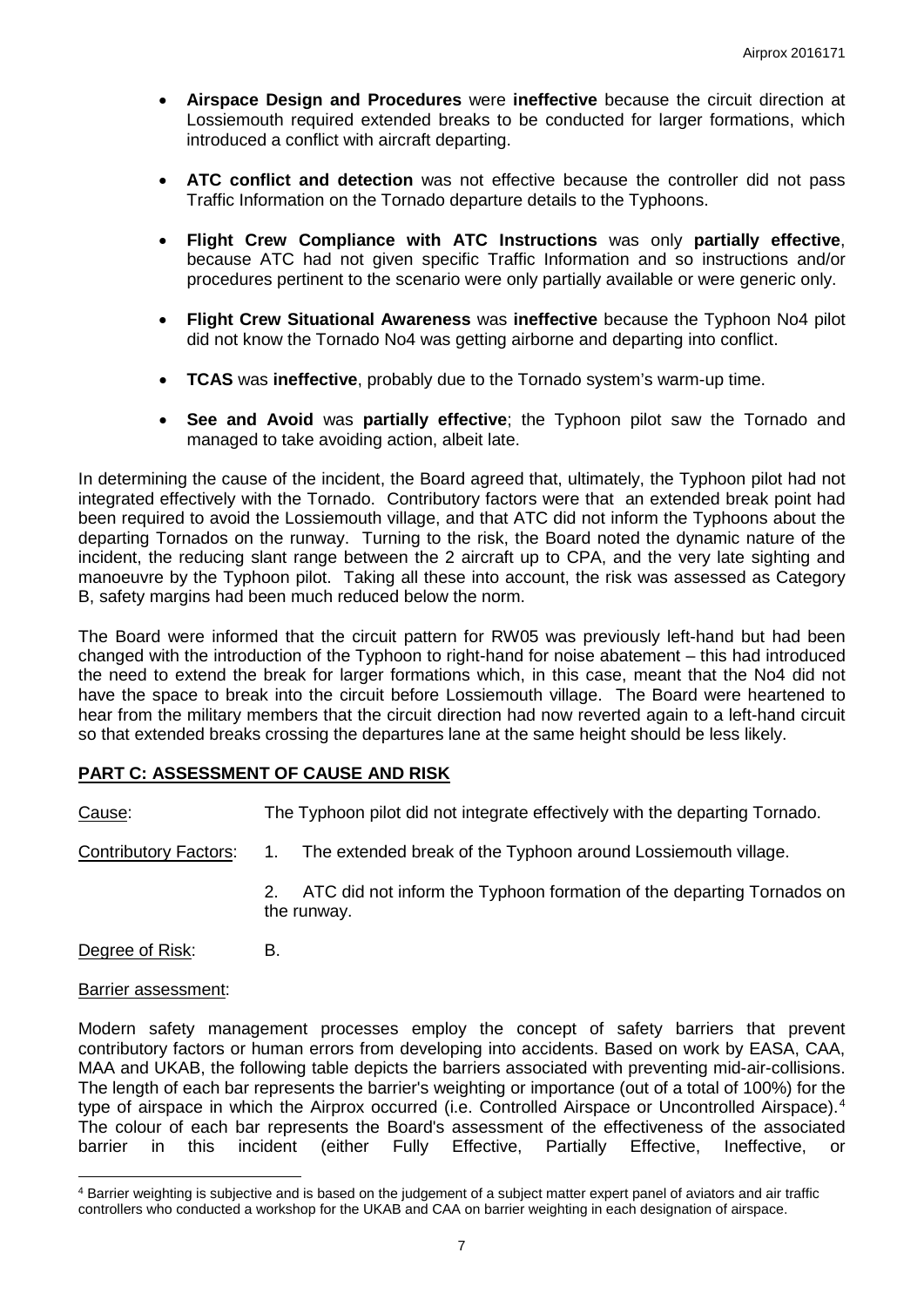Unassessed/Inapplicable). The chart thus illustrates which barriers were effective and how important they were in contributing to collision avoidance in this incident.



|                              |                                                                                                            | Consequence             |            |  |  |  |  |
|------------------------------|------------------------------------------------------------------------------------------------------------|-------------------------|------------|--|--|--|--|
| <b>Barrier Effectiveness</b> | Non-functional                                                                                             | Partially<br>Functional | Functional |  |  |  |  |
| Availability                 |                                                                                                            |                         |            |  |  |  |  |
| Completely Unavailable       |                                                                                                            |                         |            |  |  |  |  |
| Partially Available          |                                                                                                            |                         | 4          |  |  |  |  |
| Available                    |                                                                                                            |                         | 6          |  |  |  |  |
| Key:                         |                                                                                                            |                         |            |  |  |  |  |
|                              | Effective                                                                                                  |                         |            |  |  |  |  |
|                              | Partially Effective (If the system was partially available but fully functional score availability as 2.5) |                         |            |  |  |  |  |
|                              | Ineffective                                                                                                |                         |            |  |  |  |  |
|                              |                                                                                                            |                         |            |  |  |  |  |

Unassessed/Inapplicable